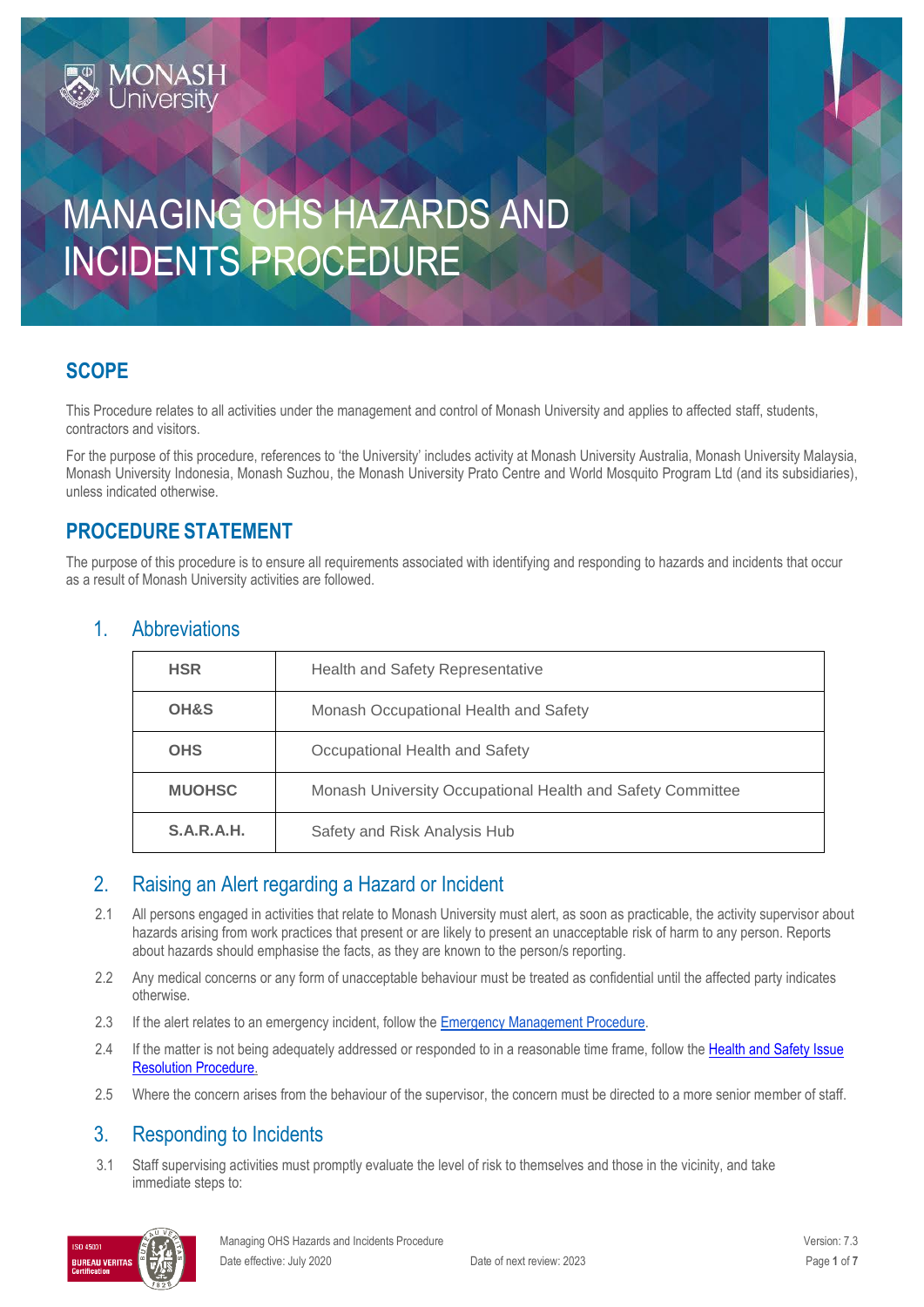- 3.2 Address any immediate welfare concerns by:
	- a) Directly neutralising the source of the threat (e.g. use extinguisher on fire, use a spill kit); and/or,
	- b) Preventing any further harm to workers (apply first aid, evacuating people from the area, ceasing activities and isolating the affected area/s).
- 3.3 Escalate control to the highest appropriate authority;
- 3.4 Secure (e.g. prevent unauthorised entry) and preserve (e.g. prevent disturbance) the scene of any incident that may subsequently require:
	- a) Incident notification to the Regulator (See 4.2);
	- b) Police investigation.
- 3.5 Gather evidence to support any subsequent investigation (e.g. photographs, witness details);
- 3.6 Offer counselling if warranted.

#### 4. Reporting Hazards and Incidents

- 4.1 Hazard and Incident Report Entry
	- 4.1.1 For hazards and incidents that may require notification to the Regulator (WorkSafe), the Health, Safety and Wellbeing Manager or their delegate must be notified by phone on 990 20222 or via [ohshelpline@monash.edu.](mailto:ohshelpline@monash.edu)
	- 4.1.2 All hazards and incidents must be reported in S.A.R.A.H., accessed via th[e OH&S website](http://www.monash.edu.au/ohs) or through th[e my.monash](https://my.monash.edu.au/) portal, as soon as possible.
	- 4.1.3 People who do not have access to S.A.R.A.H. must report through their Monash Supervisor who must complete the S.A.R.A.H. report on their behalf.
	- 4.1.4 Any person reporting a hazard or incident must:
	- Ensure that any descriptive information:
		- o Is factual unless otherwise stated as purported, believed, or inferred;
		- $\circ$  Does not include personal information, including names and other personal identification, in any descriptive fields other than those explicitly requested (e.g. personal details when reporting on behalf of someone else) or integral to the completeness of the report;
	- Incidents containing issues of a confidential nature (e.g. private medical issues, unacceptable behaviour, unsafe driving on campus) must be listed as confidential when entered into S.A.R.A.H.; and
	- Provide relevant supporting documentation.
	- 4.1.5 It is the responsibility of the Health, Safety and Wellbeing Manager to ensure that duplicate reports for the same incident are cancelled.
- 4.2 Notification to the Regulator

It is the responsibility of the Health, Safety and Wellbeing Manager to ensure that the Regulator (WorkSafe) has been notified where:

- 4.2.1 A hazard or incident at a Monash controlled workplace in:
- Immediate treatment for:
	- o amputation;
	- o serious head injury;
	- o serious eye injury;
- Separation of skin from underlying tissue (de-gloving or scalping);
- Electric shock;
- Spinal injury;
- Loss of bodily function, including loss of consciousness;
- Serious lacerations; and
- Dangerous occurrences.

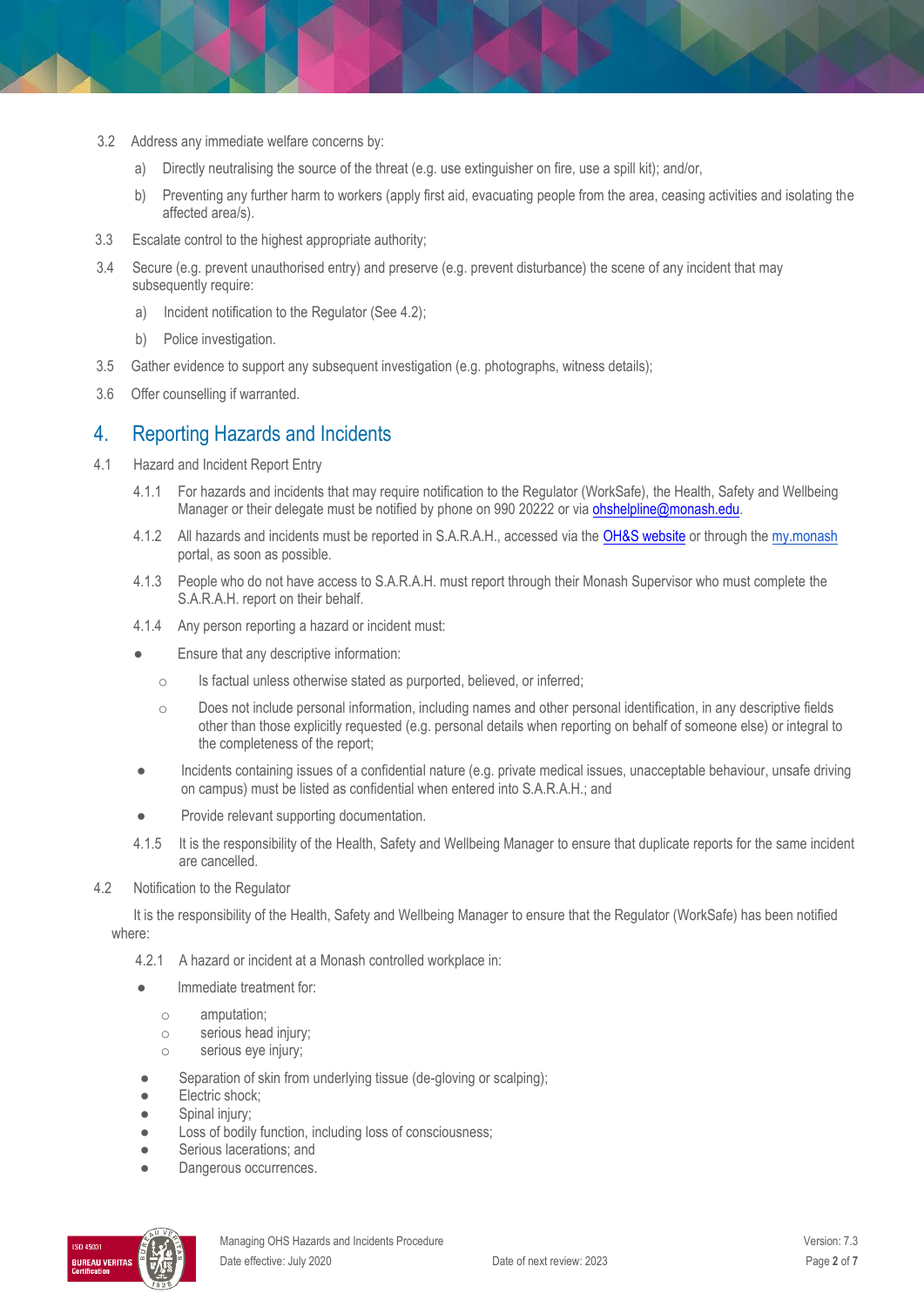- 4.2.2 A situation that exposes a person in the immediate vicinity to an immediate health and safety risk through incidents including:
- Collapse, overturning, failure or malfunction of, or damage to, items of plant required to be licensed or registered;
- Collapse or failure of an excavation or the shoring supporting of excavation;
- Collapse or partial collapse of a building or structure;
- Implosion, explosion or fire;
- Escape, spillage or leakage of substances; and
- Objects or substances falling from a height.

It is the responsibility of the Health, Safety and Wellbeing Manager, to ensure to ensure that EnergySafe Victoria has been notified where:

- 4.2.3 A serious electrical incident occurs (in consultation with Building Services Manager -Electrical) that did or has the potential to:
- death or injury to a person
- significant damage to property
- serious risk to public safety
- involves accidental contact with any electrical installation
- electric shock as a result of direct or indirect contact with any electrical installation.

4.2.4 A serious gas incident occurs (in consultation with Building Services Manager - Plumbing/Gas)

- the death or injury to a person
- involves a transmission pipeline
- causes significant disruption to the community
- significant damage to property
- an explosion.
- 4.2.5 It is the responsibility of the Health, Safety and Wellbeing Manager, to ensure to ensure that the Department of Health and Human Services (Victoria) has been notified where an incident involving Ionising Radiation results in:
	- An unplanned exposure of person to >1mSv;
	- The loss of control of a source;
	- A damaged or malfunctioning source;
	- An uncontrolled contamination; or
	- A loss or theft of a source.

# 5. Assigning a 'Person Responsible'

- 5.1 Except for confidential reports, S.A.R.A.H. automatically assigns the Person Responsible to the Supervisor or Manager of the person entering the report. The Supervisor or Manager can transfer the report to a more suitable Person Responsible at any time.
- 5.2 If the assigned person anticipates a period of absence from the workplace, they must delegate to a suitable alternative.
- 5.3 A report may be assigned to the BPD role account (search for First Name: BPD) if the report relates to services and infrastructure managed by the Monash University Buildings and Property Division. If the report is marked as "confidential", it is automatically forwarded directly to the Health, Safety and Wellbeing Manager, bypassing any other party, for triaging and transferring to the appropriate area for management.
- 5.4 The Person Responsible has one (1) week to submit an Action Plan after the report was submitted. A reminder with a grace period of another week is emailed to the Person Responsible if an Action Plan is not entered. Unless an action plan has been submitted within two weeks of the date the report was sent, it escalates to the performance manager of the Person Responsible. Subsequent escalation will continue every two weeks until an action plan has been submitted.

# 6. Granting Additional Access to View Reports

- 6.1 The person assigned responsibility for the report, the relevant OHS Consultant/Advisor, or the Health, Safety and Wellbeing Manager may invite relevant stakeholders to have view only access to any report except confidential reports. Health and Safety Representatives (HSRs) may be invited by the affected person to view the report if the affected person consents.
- 6.2 Except for confidential reports, all reports can be viewed by any manager or supervisor of the current Person Responsible and their appointed Safety Officers and Local OHS Committee Chairs.

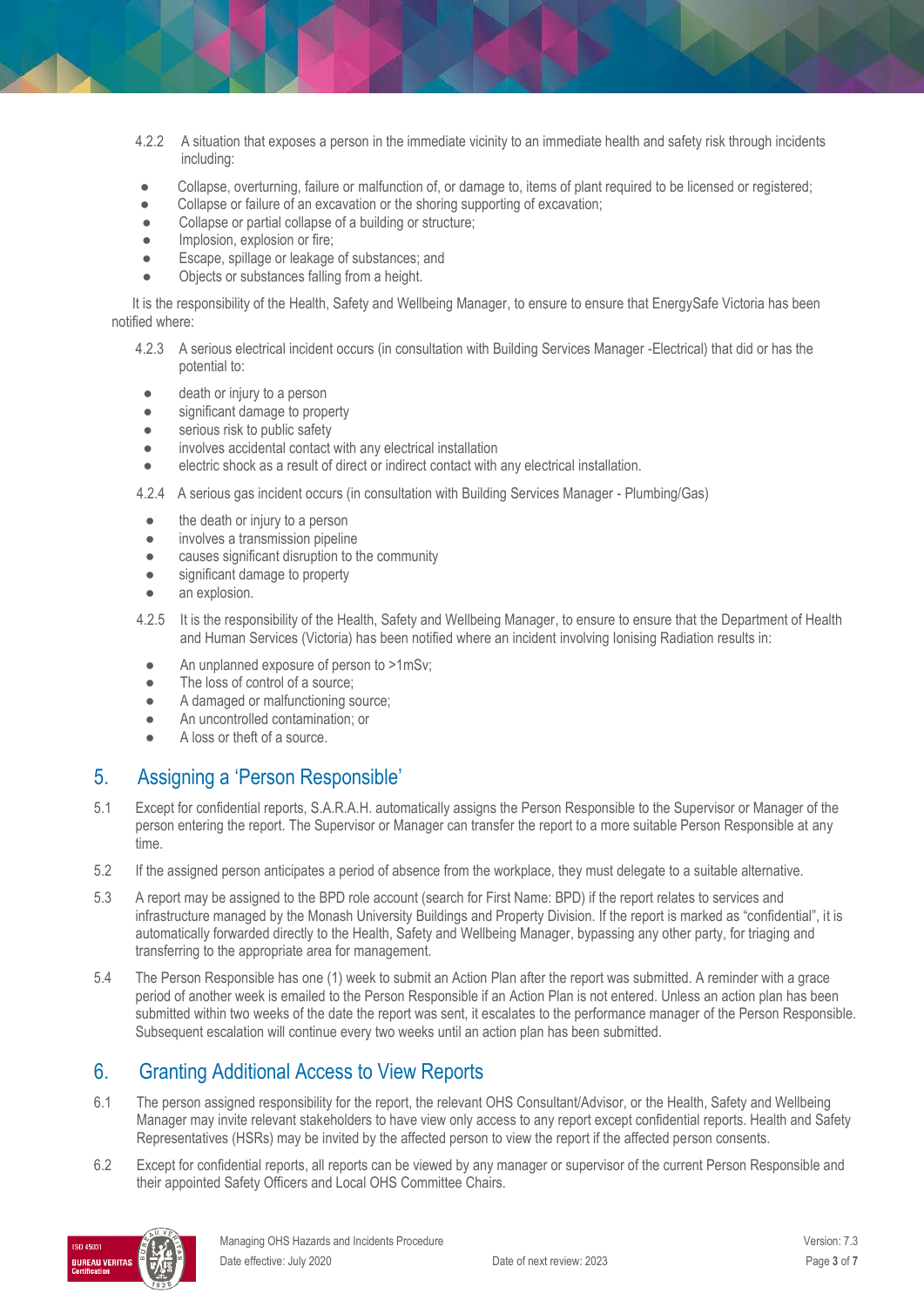6.3 For reports marked as "confidential", The Health, Safety and Wellbeing Manager may grant additional access only upon the consent of the affected person.

#### 7. Investigation

- 7.1 Initial Investigation
	- 7.1.1 All reports must be investigated by the Person Responsible, who must ensure that:
		- All information gathered is treated as confidential until otherwise stated by the person providing the information.
		- So far as is reasonable, information contained within the report is a true and accurate reflection of the incident.
		- Any significant changes to an investigation report are confirmed with stakeholders in accordance with the requirements of th[e OHS Consultation Procedure.](https://www.monash.edu/__data/assets/pdf_file/0006/147147/ohs-consultation.pdf)
		- A risk assessment (refer to OHS Risk Management Procedure) is completed if:
			- o A hazard arising from an activity presents an unacceptable level of risk; or,
			- o An incident occurs that identifies inadequacies in the existing control measures for an activity.
	- 7.1.2 The Health, Safety and Wellbeing Manager must monitor information provided through hazard or incident reports; and they, or their delegate, may update any information that is incorrect or unclear.
	- 7.1.3 All Monash engaged workers must cooperate with an OHS investigation.

#### 7.2 Recommendations

- 7.2.1 The Person Responsible must ensure that the findings of the initial investigation are documented in the hazard or incident report's Action Plan. Recommendations must be assigned to a person with the capacity and authority to take action in accordance with the [Management of OHS Actions Procedure.](https://publicpolicydms.monash.edu/Monash/documents/1935618)
- 7.2.2 Recommendations that directly relate to infrastructure and services performed by the Monash University Buildings and Property Division may be assigned to the BPD role account (by searching for 'BPD' in the first name).
- 7.3 Determining whether to investigate further
	- 7.3.1 If the inherent risk of the hazard is rated high or extreme, then further investigation needs to be undertaken as soon as possible. This can be achieved by selecting the "Investigate" icon in S.A.R.A.H.
	- 7.3.2 The Person Responsible must ensure that an additional investigation is conducted if deemed necessary.
	- 7.3.3 The Health, Safety and Wellbeing Manager or their delegate may request further investigation be conducted.
	- 7.3.4 Where any stakeholder feels that there has been an insufficient level of investigation, that person may choose to follow the [Health and Safety Issue Resolution Procedure.](https://publicpolicydms.monash.edu/Monash/documents/1935619)
- 7.4 Conducting an additional investigation
	- 7.4.1 Additional investigations must be led by an investigator with safety officer training certification.
	- 7.4.2 The investigator may establish a team that includes persons with relevant knowledge and experience. The sequence of events that occurred prior, during and after the hazard or incident should be identified.
		- Any corresponding hazards.
		- The nature of any injury or affliction that was sustained as a result.
		- Identify any contributing factors and any procedural non-conformity or deficiency.
		- Consult with stakeholders to ensure information is consistent within the workplace in line with OHS Consultation [Procedure.](https://publicpolicydms.monash.edu/Monash/documents/1935625)
		- Recommended controls to address any identified non-conformity or deficiencies.

Recommendations must be addressed in accordance with the **Management of OHS Actions Procedure**.

- 7.4.3 Any incident that is deemed to present a significant risk, or where an external investigation is undertaken, shall be investigated by the Health, Safety and Wellbeing Manager or their delegate.
- 7.4.4 The findings of any additional investigations must be recorded by the investigator in S.A.R.A.H. using the investigate function.
- 7.5 Closing Reports

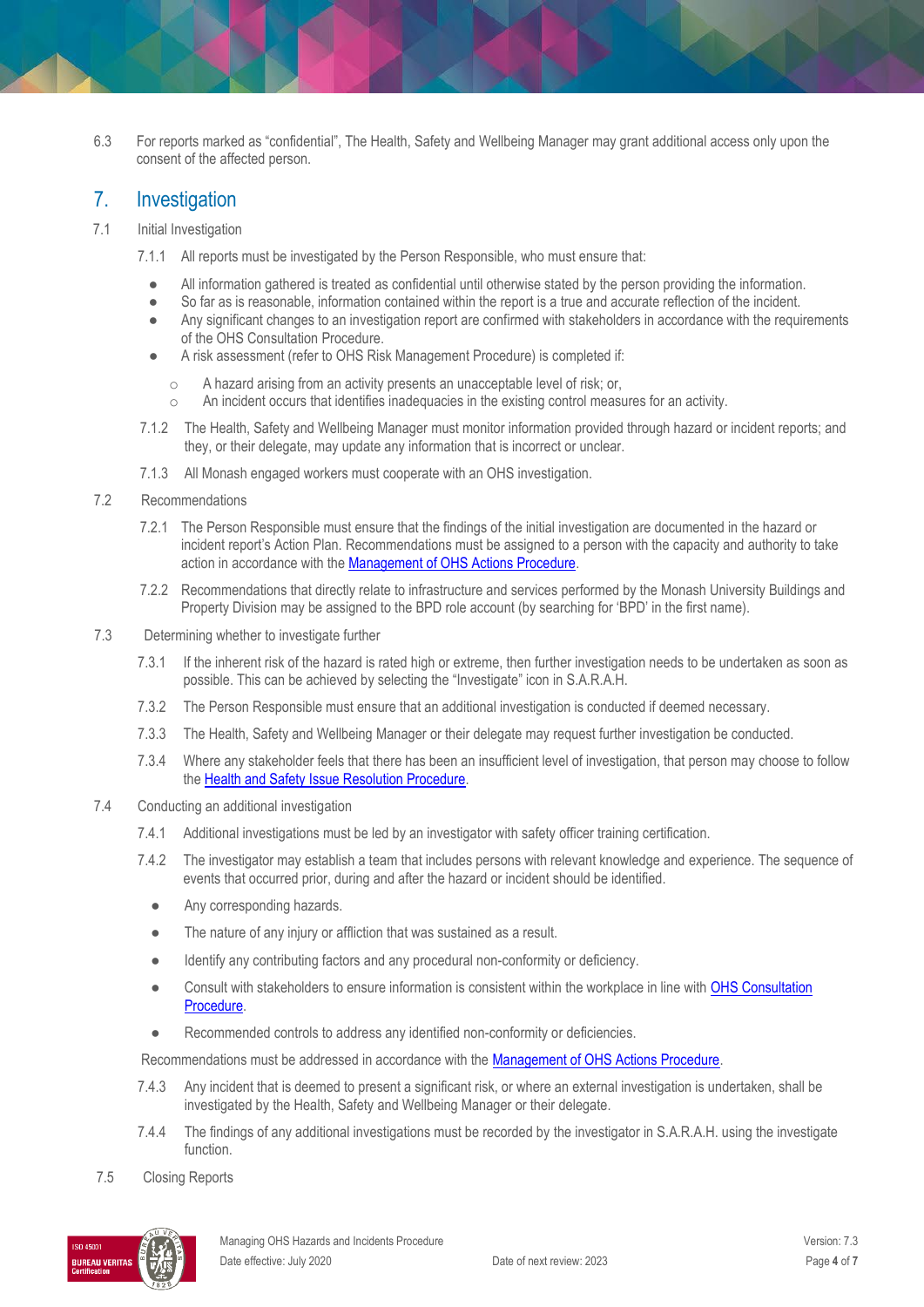- 7.5.1 Recommendations can continue to be developed throughout the investigation process.
- 7.5.2 The report is considered closed once all recommendations have been addressed in accordance with the requirements of the [Management of OHS Actions Procedure.](https://publicpolicydms.monash.edu/Monash/documents/1935618)
- 7.5.3 The report may be reopened if additional information is found or additional recommendations are made.

#### 8. Tools

8.1 The following tool is associated with this procedure:

[Managers and Supervisors Guide to online Hazard & Incident reporting](https://www.monash.edu/__data/assets/pdf_file/0015/101364/guide-mgrs-supervisor.pdf)

#### 9. Records

- 9.1 Database
	- OH&S is responsible for ensuring that all hazard and incident reports involving Monash University staff, students or property, or other persons or property for which the University has a legislative responsibility are maintained in S.A.R.A.H.
	- In accordance with th[e OHS Records Management Procedure,](https://publicpolicydms.monash.edu/Monash/documents/1935642) hazard and incident reports will be retained indefinitely.
	- OH&S will use the data to:
		- o Plan health and safety programs and initiatives;
		- o Monitor the effectiveness of corrective/preventive actions;
		- o Produce quarterly reports on hazard and incident statistics and trends for management and local OHS committees;
		- o Disseminate information relating to hazards and incidents and their prevention to MUOHSC and other relevant sections of the University community;
		- o Meet statutory record-keeping requirements.

### **DEFINITIONS**

A comprehensive list of definitions is provided in the [Definitions tool.](https://www.monash.edu/__data/assets/pdf_file/0018/113742/ohs-document-definitions.pdf) Definitions specific to this procedure are provided below.

| <b>Key word</b>                      | <b>Definition</b>                                                                                                                                                                   |  |  |
|--------------------------------------|-------------------------------------------------------------------------------------------------------------------------------------------------------------------------------------|--|--|
| <b>Acceptable Risk</b>               | A level of risk that under the circumstances, is reasonably practicable to accept.                                                                                                  |  |  |
| <b>Emergency Incident</b>            | A significant event arising from an internal or external source, which poses a high level of risk to the<br>health and safety of persons and requires immediate response.           |  |  |
| <b>Hazard</b>                        | A source with a potential to cause injury and ill health.                                                                                                                           |  |  |
| Hazard<br>Incident<br>and<br>reports | Documented evidence of the identification of a hazard, the background and details of how the hazard<br>was identified, and any subsequent action taken to subsequently reduce risk. |  |  |
| Incident                             | Occurrence arising out of, or in the course of, work that could or does result in injury and ill health.<br>Incidents are categorised as:                                           |  |  |
|                                      | Near Miss: A near miss is defined as any occurrence that might have led to injury or illness<br>to a person.                                                                        |  |  |
|                                      | Injury and ill health - Adverse effect on the physical, mental or cognitive condition of a<br>person. Injuries and ill health are further classified as:                            |  |  |
|                                      | $\circ$ No lost time: Less than a complete day was lost from work as a result of the injury;                                                                                        |  |  |
|                                      | $\circ$ Lost time: A complete day or more was lost from work as a result of the injury.                                                                                             |  |  |
| <b>Operational Manager</b>           | A worker assigned to manage a set of activities grouped around an operational requirement (e.g.<br>laboratory manager, event manager, course convener).                             |  |  |
| Notifiable Incident                  | Serious incidents, which, in accordance with legislative obligations, are required to be reported to the<br>Regulator.                                                              |  |  |

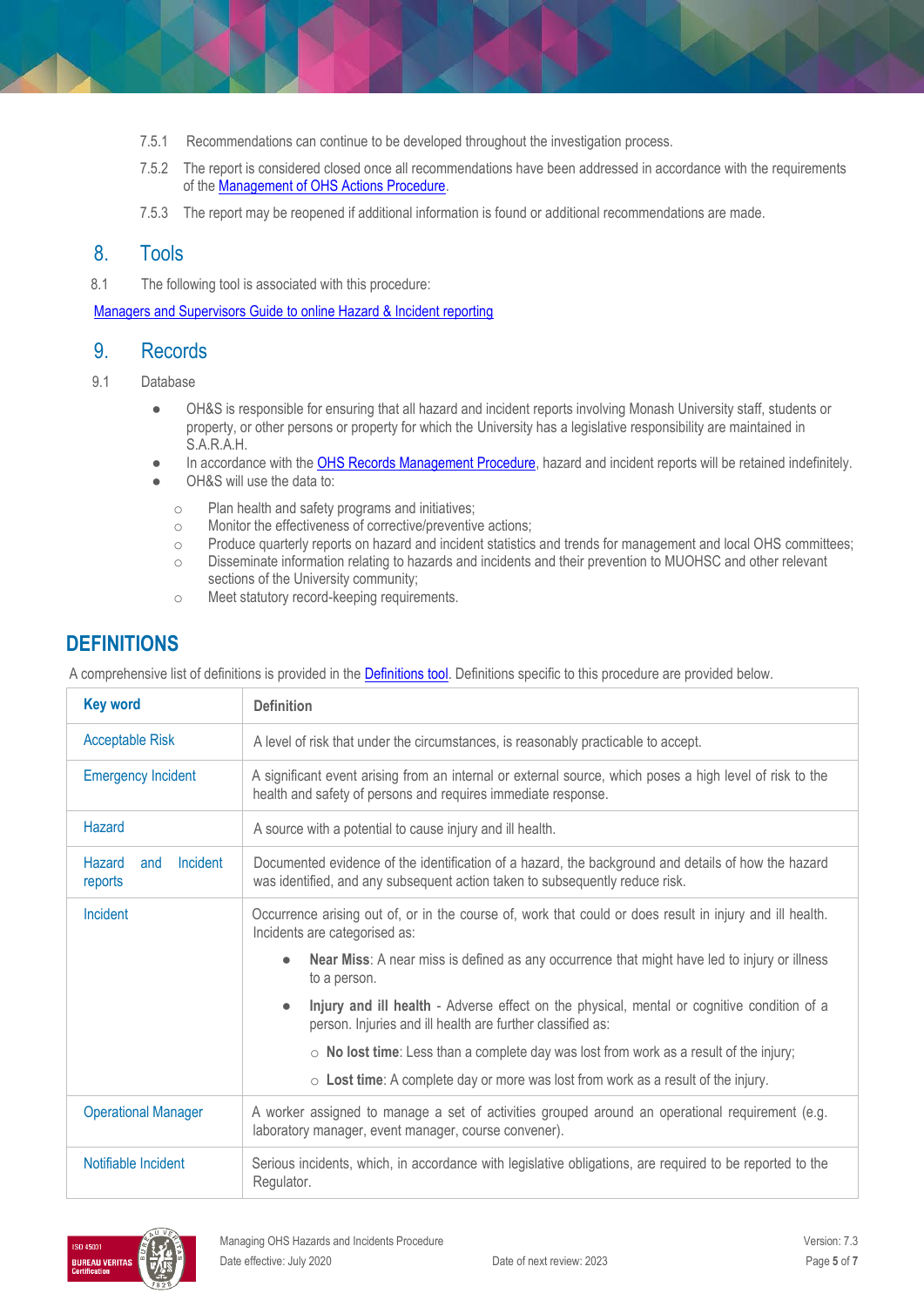| Person Responsible            | A person assigned the responsibility of ensuring that a hazard or incident report has been appropriately<br>managed.                                                                                                                                                                                                                                                                                                             |  |  |
|-------------------------------|----------------------------------------------------------------------------------------------------------------------------------------------------------------------------------------------------------------------------------------------------------------------------------------------------------------------------------------------------------------------------------------------------------------------------------|--|--|
| <b>Performance Manager</b>    | A worker assigned to manage the performance of a worker or group of workers.                                                                                                                                                                                                                                                                                                                                                     |  |  |
| <b>Reasonably Practicable</b> | Reasonably practicable is defined in OHS legislation as having regard to the following:<br>The likelihood of the hazard or risk concerned eventuating;<br>$\bullet$<br>The degree of harm that would result if the hazard or risk eventuated;<br>$\bullet$<br>What the person concerned knows, or ought to reasonably know, about the hazard or risk<br>$\bullet$<br>and any ways of eliminating or reducing the hazard or risk; |  |  |
|                               | The availability and suitability of ways to eliminate or reduce the hazard or risk; and<br>$\bullet$<br>The cost of eliminating or reducing the hazard or risk.<br>$\bullet$                                                                                                                                                                                                                                                     |  |  |
| Unacceptable behaviour        | Behaviour that has created or has the potential to create a risk to a staff member's health and safety.<br>Examples of unacceptable behaviour include, but are not limited to:<br><b>Bullying</b><br>$\bullet$<br>emotional, psychological or physical violence or abuse<br>$\bullet$<br>occupational violence<br>$\bullet$                                                                                                      |  |  |
|                               | coercion, harassment and/or discrimination<br>$\bullet$<br>aggressive/abusive behaviour<br>$\bullet$<br>unreasonable demands and undue persistence<br>$\bullet$<br>disruptive behaviour.                                                                                                                                                                                                                                         |  |  |

# **GOVERNANCE**

| <b>Parent policy</b>         | <b>OHS&amp;W Policy</b>                                              |  |  |
|------------------------------|----------------------------------------------------------------------|--|--|
| <b>Supporting procedures</b> | <b>Monash University OHS documents</b>                               |  |  |
|                              | <b>Emergency Management Procedure</b>                                |  |  |
|                              | <b>Health and Safety Issue Resolution Procedure</b>                  |  |  |
|                              | <b>Management of OHS Actions Procedure</b>                           |  |  |
|                              | Managers and Supervisors Guide to Online Hazard & Incident Reporting |  |  |
|                              | <b>OHS Consultation Procedure</b>                                    |  |  |
|                              | <b>OHS Records Management Procedure</b>                              |  |  |
|                              | <b>OHS Roles, Responsibilities and Committees Procedure</b>          |  |  |
| <b>Supporting schedules</b>  | N/A                                                                  |  |  |
| <b>Associated procedures</b> | <b>Australian and International Standards</b>                        |  |  |
|                              | ISO 45001:2018 Occupational Health and Safety Management Systems     |  |  |
| <b>Related Legislation</b>   | Occupational Health and Safety Act 2004 (Vic)                        |  |  |
| Category                     | Operational                                                          |  |  |
| Approval                     | Chief Operating Officer & Senior Vice-President                      |  |  |
|                              | 13 July 2020                                                         |  |  |
| Endorsement                  | Monash University OHS Committee                                      |  |  |
|                              | 23 June 2020                                                         |  |  |
| Procedure owner              | Health, Safety and Wellbeing Manager                                 |  |  |